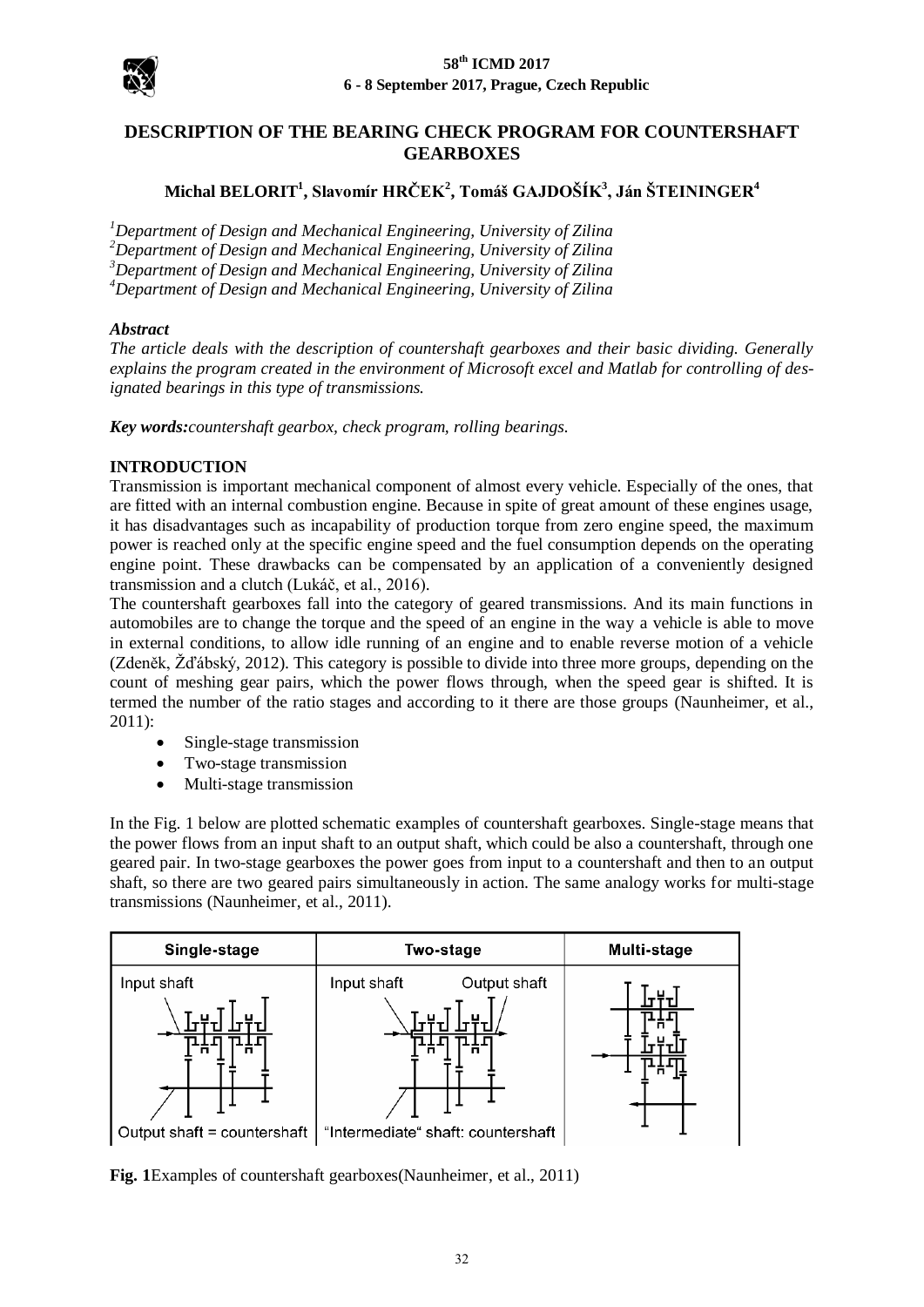

# **58th ICMD 2017 6 - 8 September 2017, Prague, Czech Republic**

The countershaft gearboxes are also marked as gear sets with fixed axles and mainly consist of an input, output shaft and a countershaft, that are rotating in a rigid position in a gearbox. They are fitted in bearings, which are dynamically loaded throughout the transmission operating run. And they have important meaning for achieving the required durability and functionality of whole gearbox. That is why it is necessary to advisable designate rolling bearings in respect of a duty cycle and all known operating conditions (Hrček&Bucala, 2014).

#### **MATERIALS AND METHODS**

The program for control of rolling bearings was created only for the specific configuration of twostage countershaft gearboxes. It considers that the axis of all shafts are lying in the same plane X-Z and that it is maximally twenty speed gearbox. The schematic view shown in the Fig. 2 is applicable just in the situation, when minimally two gears are mounted on the countershaft.



**Fig. 2** The main schema of the inspected countershaft gearbox [Authors]

In the case there is mounted only one gear wheel, the countershaft becomes an output shaft and the program operates with configuration of a simple gearing plotted in Fig.3 below.



**Fig. 3** The schema of a simple gearing[Authors]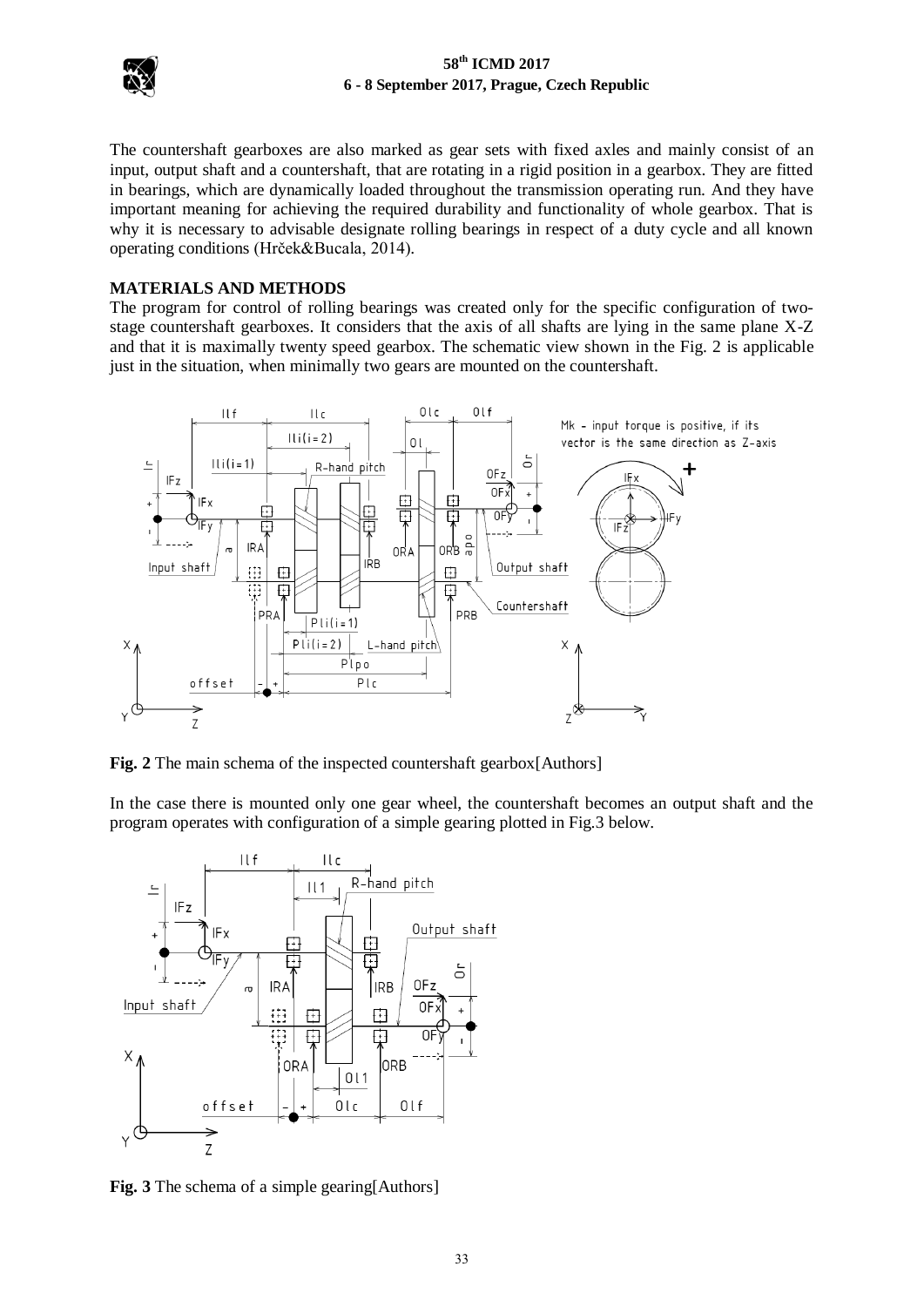

# **58th ICMD 2017 6 - 8 September 2017, Prague, Czech Republic**

# **RESULTS AND DISCUSSION**

The program itself is compounded of two parts. One of them is created in the software Microsoft excel and the piece of it is shown in Fig. 4. The excel sheet contains the schematics mentioned above, according to which is needed to fill four tables of input data. These data includes information about relative positions of gears, bearings and shafts. Their basic geometric dimensions required for the calculation of forces distribution, duty cycle for every single speed gear and bearing characteristics. Even the database was created, that stores test array of bearings and their parameters declared by manufacturers. So the definition of each rolling bearing is executed by choosing the particular one from the dropdown list. This causes loading of all necessary specifications from the database. The list can be filtered by criterion of contact type between a rolling element and a groove of bearing rings, namely point or line contact. Next step is to set which bearings do or do not carry axial loading. It is important especially for the calculation of equivalent dynamical load (Kohár, et al., 2016).

| 28      | <i>inputs</i> |                                                     |                              |                | Parameters of each geared pair (i=<1,2,,20>)                         |                              |                               |                                            |                |                       |               |  |
|---------|---------------|-----------------------------------------------------|------------------------------|----------------|----------------------------------------------------------------------|------------------------------|-------------------------------|--------------------------------------------|----------------|-----------------------|---------------|--|
| $29$ a  |               | $95,00$ mm                                          |                              |                |                                                                      |                              |                               | L                                          | $\overline{5}$ | $6 \overline{6}$      | $\mathcal{H}$ |  |
| 30      |               | R                                                   | Hand of pitch (input shaft)  |                | Effective transverse pressure angle $\alpha$ i [°]                   |                              |                               |                                            |                |                       |               |  |
| 31 IFx  |               | 0.00N                                               |                              |                | 19.871                                                               | 20,468                       | 22.831                        | 22,460                                     |                |                       |               |  |
| 32 IFy  |               | 0,00 N                                              |                              |                |                                                                      | Effective helix angle Bi [°] |                               |                                            |                |                       |               |  |
| 33 IFz  |               | 0,00N                                               |                              |                | 30,855                                                               | 29,984                       | 30,204                        | 27,040                                     |                |                       |               |  |
| 34 In   |               |                                                     | $0.00$ mm                    |                | Effective pitch radius Di [mm]                                       |                              |                               |                                            |                |                       |               |  |
| 35 IIc  |               | $177,50$ mm                                         |                              |                | 129,460                                                              | 115,280                      | 92,200                        | 61,380                                     |                |                       |               |  |
| 36 IIf  |               | $0.00$ mm                                           |                              |                | Distance from center of 1. bearing IA to the cenetr of gear Ili [mm] |                              |                               |                                            |                |                       |               |  |
|         | 37 Offset     |                                                     | $0.00$ mm                    |                | 22.5                                                                 | 72.5                         | 93,5                          | 152                                        |                |                       |               |  |
| 38 OFx  |               | 0.00N                                               |                              |                | Duty cykle of geared pair i                                          |                              |                               |                                            |                |                       |               |  |
| 39 OFy  |               | 0.00N                                               |                              |                | $\overline{2}$                                                       |                              |                               |                                            |                |                       |               |  |
| 40 OFz  |               | 0.00N                                               |                              |                | Mk1 [Nm]                                                             | n1 [ot/min]                  | $t1$ [h]                      | Mk2 [Nm]                                   | n2 [ot/min]    | $t2$ [h]              | Mk3 [Nm]      |  |
| $41$ Or |               |                                                     | $0,00$ mm                    |                | 5,00                                                                 | 100.00                       | 14.22                         | 2,00                                       | 100.00         | 20,21                 | 5,00          |  |
| 42 Olc  |               | $60,00$ mm                                          |                              | $\overline{2}$ | 2,00                                                                 | 200,00                       | 50,00                         | 3,00                                       | 20,00          | 100,00                |               |  |
| 43 Ol   |               | $10.00$ mm                                          |                              | 3              | 3.00                                                                 | 200.00                       | 60,00                         |                                            |                |                       |               |  |
| 44 OLf  |               | $0.00$ mm                                           |                              | 4              |                                                                      |                              |                               |                                            |                |                       |               |  |
| 45 apo  |               | $95,00$ mm                                          |                              | 5              |                                                                      |                              |                               |                                            |                |                       |               |  |
| 46 Pdpo |               | $84,76$ mm                                          |                              | 6              |                                                                      |                              |                               |                                            |                |                       |               |  |
| 47 Plpo |               | $70,00$ mm                                          |                              | 7              |                                                                      |                              |                               |                                            |                |                       |               |  |
| 48 Plc  |               | $80,00$ mm                                          |                              | 8              |                                                                      |                              |                               |                                            |                |                       |               |  |
|         | 49 alfapo     | 21,35                                               |                              | 9              |                                                                      |                              |                               |                                            |                |                       |               |  |
|         | 50 betapo     | $27,83$ $^{\circ}$                                  |                              | 10             |                                                                      |                              |                               |                                            |                |                       |               |  |
| 51      |               |                                                     | Hand of pitch (co -ou shaft) |                |                                                                      |                              |                               |                                            |                |                       |               |  |
| 52      |               |                                                     |                              |                | <b>Rolling bearing selection</b>                                     |                              |                               |                                            |                |                       |               |  |
| 53      |               |                                                     |                              |                | $\mathbf{x}$<br>Y<br>radial and axial factor:                        |                              |                               |                                            |                |                       |               |  |
| 54      |               | Ball bearing d=25 D=47 B=12 Cr=10,07 Cor=5,806      |                              | $-$ IA         |                                                                      | Point                        | $\blacktriangledown$ contact  | radial                                     | 1.00           | $0,00$ <sub>yes</sub> |               |  |
| 55      |               | Ball bearing d=70 D=110 B=20 Cr=37,96 Cor=30,959    |                              |                | $\overline{\phantom{a}}$ IB                                          | Point                        | $\blacktriangleright$ contact | axial - radial<br>$\overline{\phantom{a}}$ | 0,56           |                       | 00 yes        |  |
| 56      |               | Ball bearing d=30 D=55 B=13 Cr=13,243 Cor=8,25      |                              |                | $\neg$ PA                                                            | Point                        | $\blacktriangleright$ contact | radial                                     | 0,56           |                       | .00 no        |  |
| 57      |               | Cylindrical bearing d=20 D=47 B=14 Cr=13,9 Cor=10,2 |                              |                | $\nightharpoondown$ PB                                               | Line                         | $\blacktriangledown$ contact  | axial - radial                             | 1,00           |                       | $00$ yes      |  |
| 58      |               | Ball bearing d=45 D=75 B=16 Cr=21,1 Cor=15,3        |                              |                | $\blacktriangledown$ 0A                                              | Point                        | $\blacktriangleright$ contact | radial                                     | 0,56           |                       | $00$ yes      |  |
| 59      |               | Ball bearing d=35 D=62 B=14 Cr=15,956 Cor=10,328    |                              |                | $-$ 0B                                                               | Point                        | $\blacktriangleright$ contact | axial - radial                             | 0,56           | 2.1                   | <b>O</b> ve   |  |

**Fig. 4**Excel file with input data [Authors]

After filling of all needed inputs comes the second part of the program. It was created in the environment of software Matlab of company Mathworks. Here is written a function whose code includes conditions and all essential equations. Running of the function executes the code and starts loading the data from the excel file and calculating. It calculates forces in gearings, speed of shafts, reactions in supports (only of statically determinate beams), medium radial and axial load, equivalent dynamic bearing load, calculated dynamic load rating and so on. There is the connection between the Matlab function and the Excel file, so the results are written back into this file. The most important output is the calculated dynamic load rating of each bearing. Because according to the criterion (1)  $C \leq C_r$ 

(1)

where C is the calculated dynamic load rating (kN),  $C_r$  is the basic dynamic load rating (kN), is evaluated if the chosen bearing is suitable for required conditions. In the excel file is the column, emphasised in Fig. 4, that gives information whether the criterion for each one bearing is met or not. This way the bearing check program works (Kohár, 2015).

It is also possible to use the program for the designation of bearings. But in this state it is too complicated because it requires to stepwise select bearings and after each selection to run the program, until the program says the bearings are satisfying.